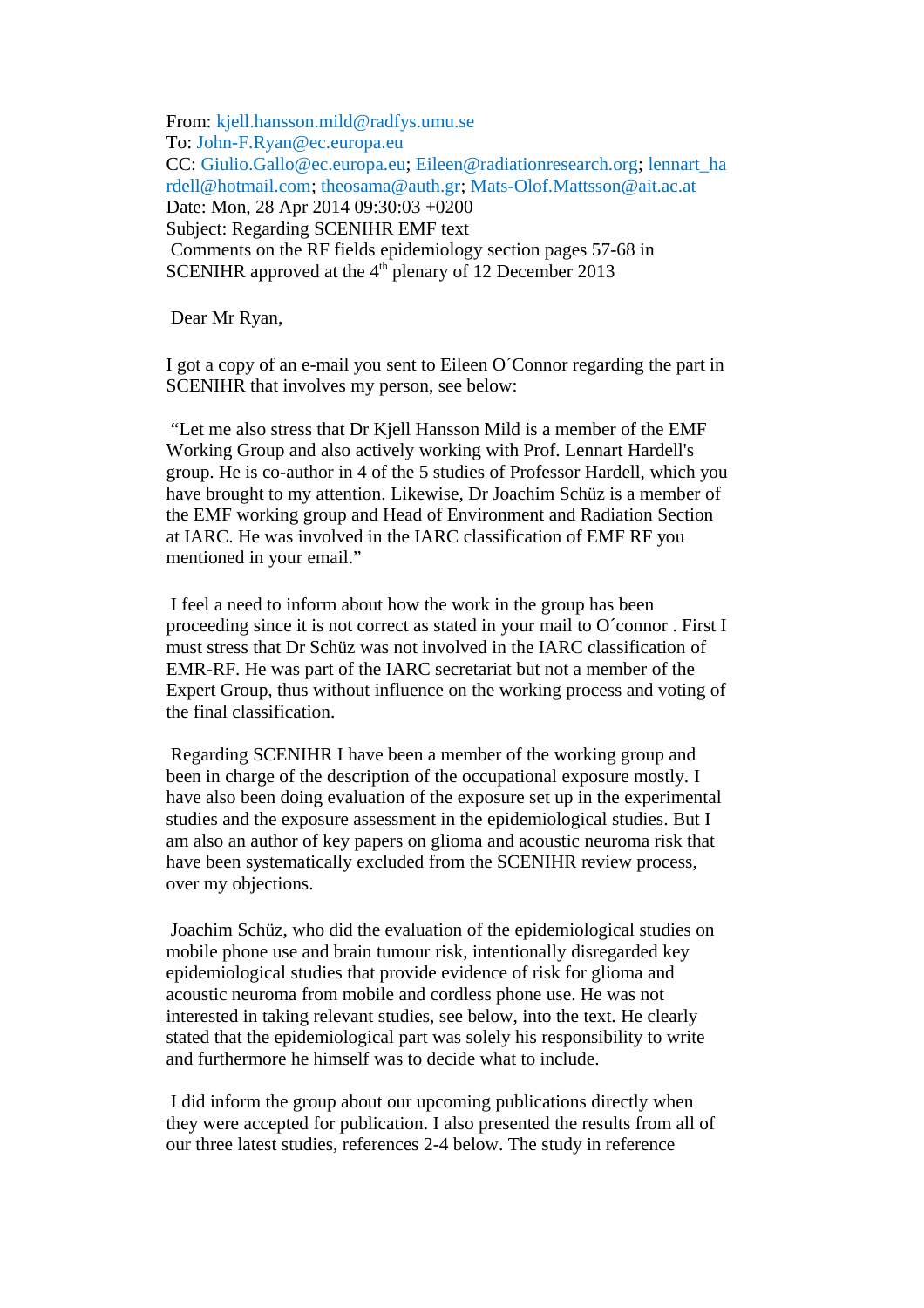number 1 was published nearly one year before SCENIHR and reference 5 was available before the final SCENIHR report.

It must be clearly stated that Dr Schüz refused to include these studies in SCENIHR and that the omission is his responsibility. It is the more remarkable that two articles by Benson et al published in 2013 were included with Schüz as a co-author although the publication dates were about the same as for our studies, or even later (Benson VS, Pirie K, Schüz J, Reeves GK, Beral V, Green J. Int J Epidemiol 2013, Sep 27, see page 64 in the report).

These later studies from the Hardell group strengthen the association between use of mobile and cordless phones and malignant brain tumours (mostly glioma) and acoustic neuroma, whereas the results for meningioma are inconsistent of an association.

According to my opinion, the epidemiological section in SCENIHR has fatal flaws that need to be corrected. I object to the way Ryan has used my name as a contributor in this process. Now my name and reputation is used to justify a process that I have not had the possibility to influence but instead been isolated and blocked from meaningful input. Major revision of the epidemiological section regarding content and conclusions is needed.

I hope that the update of the preliminary Opinion will resolve these issues and our papers will be included in the new version.

Thank you for your attention to this matter.

Yours sincerely,

Kjell Hansson Mild, PhD

Department of Radiation Sciences,

Umeå University,

SE-90187 Umeå, Sweden

*Recent studies from the Hardell group not included in SCENIHR 2013:*

1. **Hardell L, Carlberg M, Hansson Mild K. Use of mobile phones and cordless phones is associated with increased risk for glioma and acoustic neuroma.** *Pathophysiology***2013;20:85-110. Epub 2012 Dec 21.**